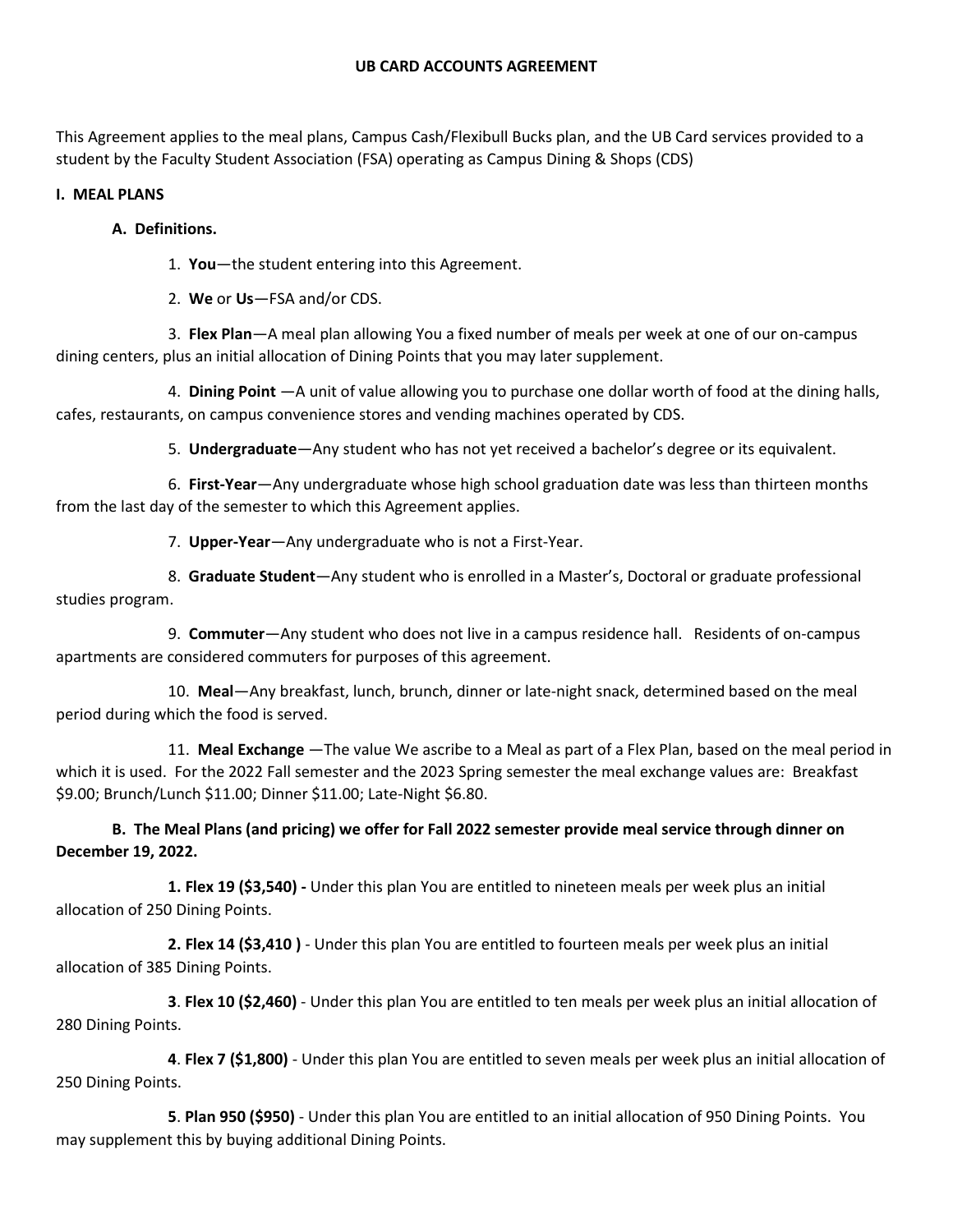**6. Plan 600 (\$600)** – Under this plan You start the Fall semester with \$600 Dining Points and you are automatically assigned another \$600 Dining Points at the beginning of the Spring semester. You can add additional Dining Points at any time in increments of \$25.

**7. Commuter Dining Points**— Dining Points can be purchased in \$25 increments.

## **C. General rules and limitations.**

- 1. No Transfer—Neither your meals nor your Dining Points are transferable to other students or guests.
- 2. Expiration of Meals and Dining Points —

a. Flex Plans: Meals under the Flex plans are amortized weekly. The weekly meal allocation is reset every Saturday. You cannot carry-over unused meals from one week to the next. Any unused meals are nonrefundable. We will not return to You the value of the unused meals credits. See b., below, for the treatment of Dining Points.

b. Unused Dining Points under any Flex Plan, Plan 950, Plan 600 or Commuter Dining Points may be carried over week-to-week. Dining Point balances remaining at the end of the Fall semester for any Flex Plan and for Plan 600 will be carried over to the Spring semester only if a Spring semester meal plan is purchased. If a Spring meal plan is not purchased, any unused Dining Points are non-refundable. Unless your plan is terminated (see below) We will not return to You any value of unused Dining Points. Dining Point balances remaining at the end of the Fall semester for Plan 950 and Commuter Dining Points will carry over from the Fall semester to the Spring semester. Dining Points remaining at the end of the Spring semester for all plans will not be carried over to another semester and unused Dining Points are non-refundable.

3. First-Year students—First-Year students living in an on-campus residence hall are automatically assigned the Flex 14 Meal Plan and will automatically be billed for the Flex 14 Meal Plan. They may upgrade to the Flex 19 meal plan at any point during the semester. The student's University Student Account will be charged according to the rules and regulations outlined in this Agreement.

4. Use of Meals—

a. Use: A Meal entitles you to one meal in a dining center. A Meal Exchange may also be used in specified CDS operated locations where an exchange value is assigned, as defined below.

b. Limitation on use of Meals: You may use up to two Meal Exchanges per breakfast, lunch, brunch, dinner or late-night meal period but only one Meal Exchange per transaction is allowed.

c. No change will be given if the value of the food purchased is less than the Meal Exchange

being used.

d. Meals are not available during University breaks, recesses, or temporary campus closures.

5. Upper-Year, commuters and graduate students—

a. Any Upper-Year student living in an on-campus residence hall may purchase any Meal Plan.

b. Any Commuter may purchase any Meal Plan, or a minimum of \$25 worth of Dining Points.

c. Any Graduate Student, without regard to location of residence, may purchase any Meal Plan or a minimum of \$25 worth of Dining Points.

6. Term—While Meal Plans are sold on an annual basis, they are billed by semester and expire at the end of the semester. Fall semester plans automatically renew for the Spring semester.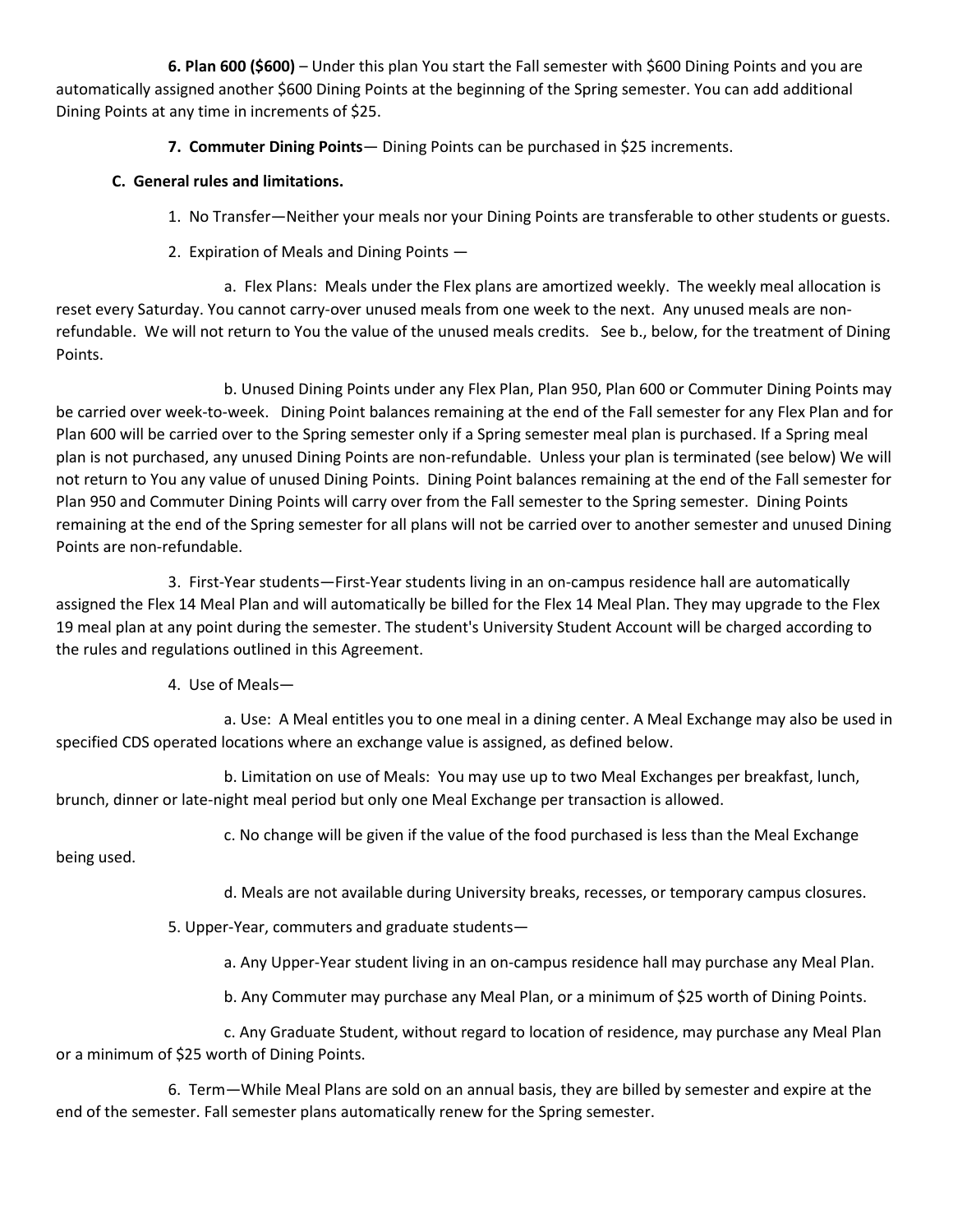7. Dining Points are valid over breaks and recesses during the term of the plan. Breaks and recess schedules are posted on myubcard.com. Dining Points may be used to purchase only non-taxable food items at CDS convenience stores: The Elli, Campus Tees, and Teddy's.

## **D. Plan termination and refunds.**

 1. Meal Plans may be terminated and a refund may be requested only if You officially withdraw from the University or are officially released from the University and You are released from your Campus Living contract. We have the discretion to terminate the plan if there is a natural disaster or a man-made disaster.

2. Refunds for terminated plans—

 a. Flex Plans: If a Flex Plan is terminated, any refund or credit due to You will be equal to **the sum of the entries in Columns A and B for your meal plan** that coincides with the date of the termination as indicated on the **Flex Plan Termination Table**. The 2022 Fall Semester Flex Plan Termination Table is attached. The amounts to be refunded take into account amortization of the Meals and Dining Points available under your Meal Plan and an administrative fee that is amortized over eight weeks of your Meal Plan beginning September 3, 2022.

 b. Plan 950 and Plan 600: If your Plan 950 or Plan 600 is terminated, We will refund to You the Dining Points balance in the plan at the date of termination valued in dollars less an administration fee of twenty-five percent.

# **E. Meal Plan Purchase and Change Dates.**

## **1. Fall 2022.**

Once purchased, a Fall semester Meal Plan may only be changed up to the close of business (4:30 PM) on September 2, 2022. After that date, the Fall semester Meal Plan cannot be changed or terminated except as provided in this Agreement. However, You may upgrade your Meal Plan at any time during the Fall semester.

## **2. Spring 2023.**

Students who have a Meal Plan for the 2022 Fall semester will be assigned and billed for the plan for the 2023 Spring semester that most closely resembles their 2022 Fall semester plan.

Changes to your assigned Meal Plans may be requested in person at the UB Card Office and online at myubcard.com up through the close of business (4:30 PM)on Friday of the first week of the Fall 2022 semester. Requests for cancellations of any unused Meal plans may be made in person at the UB Card Office through the close of business on Friday of the first week of the Fall semester. The UB Card Office may be closed during the winter recess. During this period changes (but not cancellations) may be made online.

Changes or cancellations requested after the close of business on Friday of the first week of the Fall semester (e.g. due to a change of residence or class schedule) may be granted on an exception basis at the discretion of the UB Card Office staff. It is the responsibility of the student to notify CDS when a change of residence occurs between the Fall and Spring semesters. Any discretionary change or termination permitted after the deadline will be subject to a non-negotiable \$50 late change fee.

# **II. CAMPUS CASH, FLEXIBULL BUCKS AND ACADEMIC BOOKS & SUPPLIES ACCOUNTS**

**Campus Cash and Flexibull Bucks.** Campus Cash and Flexibull Bucks are forms of tender used at the University at Buffalo. Their usage is subject to New York State tax laws and University Rules and Regulations. (Campus Cash is for student use, Flexibull Bucks are for Faculty/Staff use.)

Campus Cash and Flexibull Bucks carry over from semester to semester and remain active over University breaks and recesses.

# **A. Campus Cash**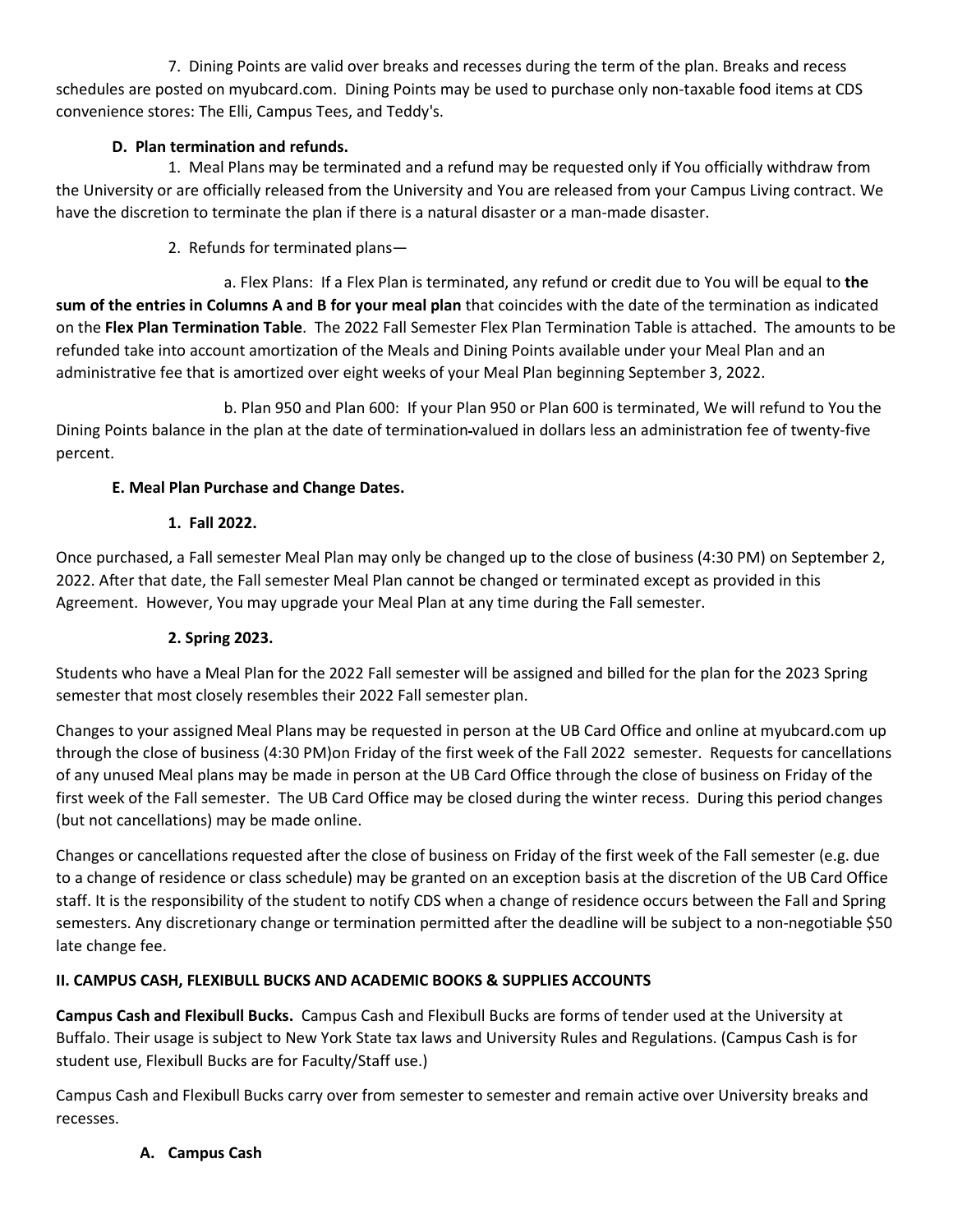An initial purchase of \$25 worth of points is required to open a Campus Cash account. Additional points may be purchased in increments of \$25. Each point has the equivalent value of one U.S. dollar.

After You use your Campus Cash for the first time, unused points are maintained in your account until (1) you officially leave the University; or (2) We agree, in our sole discretion, to refund your unused points at an earlier time. When you officially leave the University or we agree to an earlier refund, unused points may be refunded to you in increments of \$10. You must request a refund by notifying the UB Card Office in writing: (1) within 90 days of the end of the last semester you are officially enrolled; or (2) at least 30 days in advance with respect to any other refund request. Refunds will be processed within 30 days. If you are officially leaving the University, your refund is subject to a \$10 processing fee. All other refunds are subject to a processing fee of the greater of \$10 or 5% of the value of the unused points with a cap of \$25.

If you officially leave the University without requesting a refund of your unused Campus Cash, We will maintain your unused Campus Cash points, but will charge you a monthly inactivity fee of \$10 starting with the sixth month of successive inactivity and will deduct that fee from the value of your unused points prior to issuing any refund. The amount of any monthly maintenance fee is not refundable in whole or in part and will not be restored to you even if you later request a refund of your unused points.

Except with respect to the refunds described in the preceding paragraph, Campus Cash points may not be converted to cash. Vendor refunds or merchandise returns made for Campus Cash purchases must be refunded in Campus Cash points.

Campus Cash may NOT be used to purchase alcoholic beverages, tobacco products, lottery tickets, gift cards, money orders or travelers' checks.

Campus Cash may not be used to purchase goods or services for resale and may not be converted to or traded or exchanged for any other form of currency with the exception of a student purchasing Dining Points.

Campus Cash purchases are subject to Erie County and New York State tax regulations.

You may use Campus Cash to add Dining Points to your Meal Plan. You may add points to your Campus Cash account online at<https://myubcard.com/GET> or using the GET app with a credit card.

# **B. Flexibull Bucks**

An initial purchase of \$25 worth of Flexibull Bucks points is required to open a Flexibull account. Additional points may be purchased in increments of \$25. Each point has the equivalent value of one U.S. dollar.

After You use your Flexibull Bucks points for the first time, unused points are maintained in your account until you request a refund of the remaining balance.

Flexibull Bucks points may not be converted to cash. Vendor refunds or merchandise returns made for Flexibull Bucks purchases must be refunded in Flexibull Bucks points.

Flexibull Bucks may NOT be used to purchase alcoholic beverages, tobacco products, lottery tickets, gift cards, money orders or travelers' checks.

Flexibull Bucks may not be used to purchase goods or services for resale and may not be converted to or traded or exchanged for any other form of currency.

Flexibull Bucks purchases are subject to Erie County and New York State tax regulations.

You may add points to your Flexibull Bucks account online at<https://myubcard.com/GET> or using the GET app with a credit card.

## **C. Academic Books & Supplies**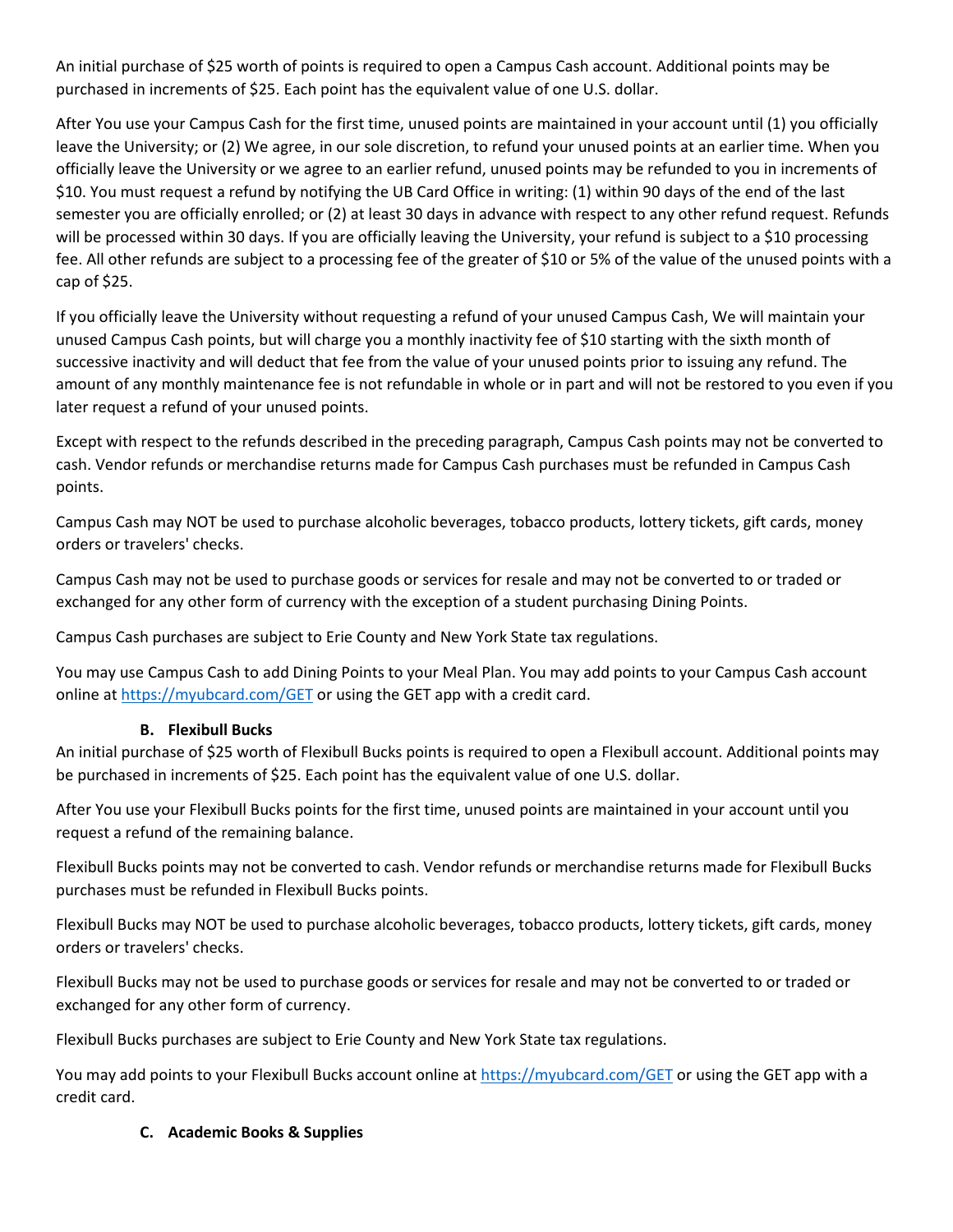Funds from Financial Aid awards may be added to a specific UB Card Academic Books & Supplies account starting two weeks prior to the start of each semester. You must have aid available (you will be assigned a "To Do" item in HUB if you are eligible). Those funds are valid for specifically designated academic-related or supply purchases at the University Bookstore, Architecture Department and Greeks & Sneaks Bookstore. Funds will carry over from the Fall semester to the Spring semester. Any remaining balances from funds that were added by the student (not a separate department) will be refunded to their Student Account in April. Should this result in a credit balance on the Student Account the refund would be issued by the Office of Student Accounts.

## **III. UB CARD USAGE**

All UB Card Holders are bound by the UB Card Policies. Copies of the policy are available online at myubcard.com and in the UB Card Office.

CDS Meal Plans, Dining Points, Campus Cash, Flexibull Bucks and Academic Books and Supplies accounts are regulated through the use of the UB Card and associated online and mobile apps. UB Cards are required to be presented for inperson transactions. No transaction will be made without a valid UB Card, however, the use of the Mobile ID app is allowed in most CDS and affiliated locations. A second form of ID may also be required at the discretion of any vendor. Dining Points and Campus Cash may be used to purchase food from incredibullpizza.com. Academic Books & Supplies funds may be used on-line at the University at Buffalo book store. These are the only authorized online shops accepting UB Card transactions.

Protect your UB Card as you would cash. **Lost or stolen UB Cards MUST be reported immediately.** You are liable for any unauthorized use of your UB Card prior to reporting its loss, theft or possible unauthorized use. You will not be liable for unauthorized use that occurs after you notify the UB Card Office of your UB Card's loss, theft or possible unauthorized use. Notification can be made online by visiting myubcard.com on your computer or other web-enabled device, including the GET mobile app, in person at the UB Card Offices located on the North and South Campuses, or by calling (716) 645-6344. You will be notified of any other methods of reporting your card lost or stolen as they become available.

For your security, if another person uses your UB Card, it will be considered stolen and will be confiscated and destroyed. You will be charged a fee for replacement and the user may be subject to legal action. Do NOT lend your UB Card to anyone.

Your card may contain a computer chip or radio with antenna as well as the magnetic stripe. Misuse, abuse or alteration of the card may render these features inoperable. Your UB Card must not be altered in any way. Holes may not be punched nor cut in the card. Replacements for altered cards will be reissued at the cardholder's expense. This fee will not be waived. It is the cardholder's responsibility to prevent damage to their UB Card.

## **IV. GENERAL BUSINESS PRACTICES**

Under this Agreement your rights and privileges are not transferable; they belong exclusively to You, and may not be assigned to anyone else on a temporary or permanent basis. You may not provide any portion of your meal plan or dining points or products purchased with the plan to any person or business for reimbursement or fee or value in-kind.

CDS accounts include Meal Plans, Dining Points, Commuter Dining Points, Flexibull Bucks, Campus Cash, and Academic Books & Supplies accounts. CDS Meal Plans are available to all registered Students of the University at Buffalo. CDS Meal Plans are governed by the laws of the United States, New York State, and Erie County and by the rules and regulations of the University at Buffalo and the Faculty Student Association.

CDS Meal Plans may be purchased with a charge to your University Student Account subject to the terms and conditions of the Office of Student Accounts.

Any Meal Plan change or termination requested after posted deadlines will be reviewed on a case-by-case basis and will incur a fee of \$50; this fee is non-negotiable.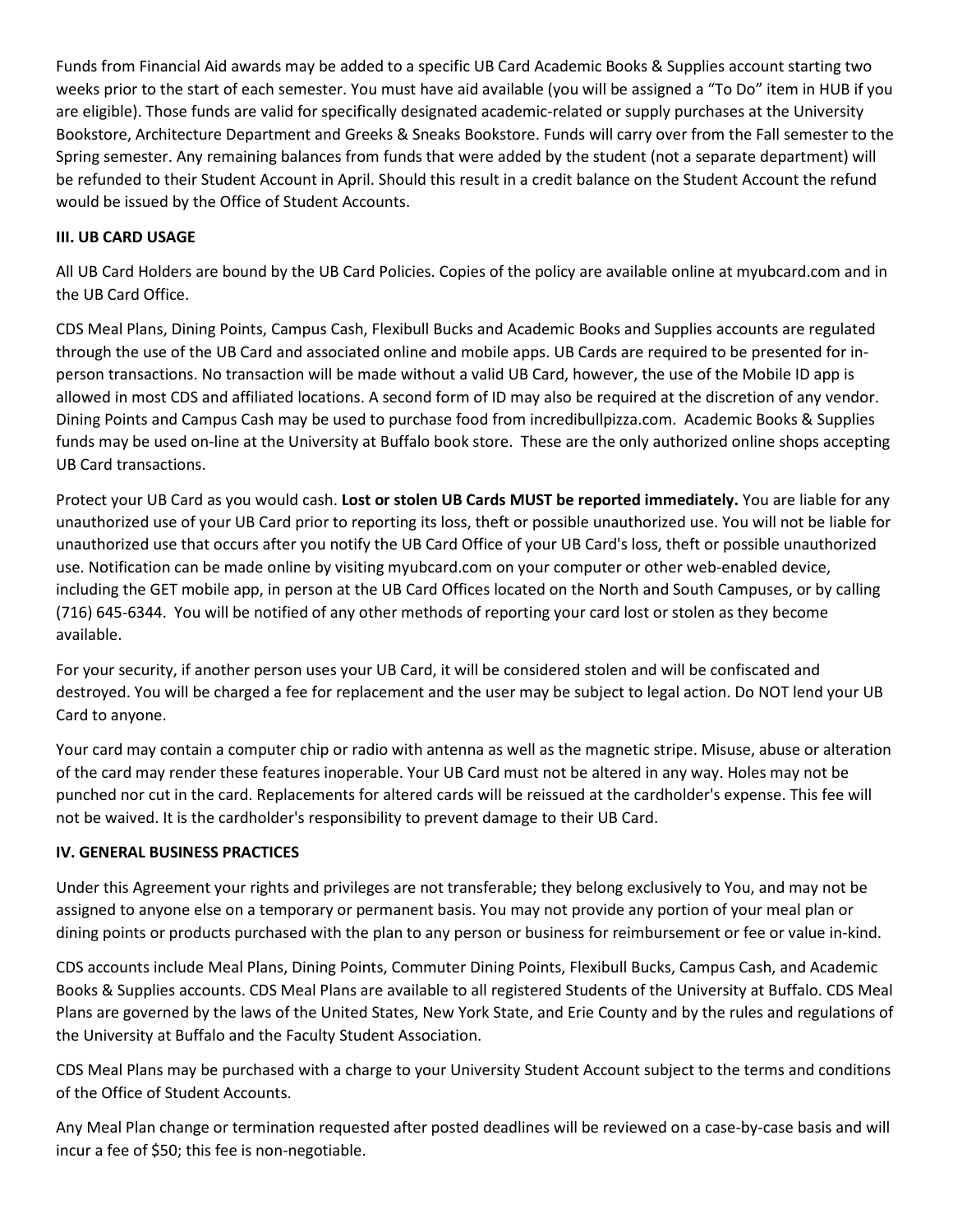Charges to your University Student Account are subject to CDS and University regulations and approval. Limits and deadlines apply. Purchases made with a charge to your Student Account must be paid in full by the due date of the bill on which they appear. If there is a financial hold or delinquent balance on your University Student Account, you will not be able to charge additional purchases to that account. You are responsible for all charges to your Student Account. If a charge does not appear on a bill as expected, call the UB Card Office for information.

Additions made to UB Card accounts are not disputable. Should a transaction be disputed the account will be frozen until the matter is resolved. Non-payment for services is considered theft and will be treated as such.

The UB Card Office is the exclusive managing agent for all CDS Meal Plans, Dining Points, Campus Cash, Flexibull Bucks and Academic Books & Supplies accounts.

Questions regarding accounts, changes to Meal Plans, requests for refunds, and error resolution must be made in writing to the UB Card Office. Communications may be sent to UB Card Office email to ubcard-info@buffalo.edu.

For your convenience, you may purchase, view and manage your CDS accounts online at https://myubcard.com/GET or using the GET app on your mobile device. You may purchase Campus Cash, Dining Points, Commuter Dining Points, Flexibull Bucks accounts by using your credit card. In addition you my purchase Dining Points and Commuter Dining Points by directing CDS to charge the purchase to your University Student Account. Some restrictions may apply. You can login to your account using your official UBITName and password. Do NOT reveal your password to anyone. Neither CDS nor the University at Buffalo is responsible for any charges to your Student Account resulting from the misuse of your password. Important information about your UBITName is available at ubit.buffalo.edu/ubit.

Meals, Dining Points, Commuter Dining Points, Flexibull Bucks and Campus Cash may not be used to purchase goods or services for the purpose of resale, trade or conversion to any other form of tender.

Other than as contemplated in this Agreement, Meals, Dining Points, Commuter Dining Points, FlexiBull Bucks, Campus Cash, and Academic Books & Supplies obtained under this agreement have no monetary value.

As a precaution there is a limit of 20 Dining Points/Commuter Dining Points or Campus Cash points that may be spent in vending machines each day. The limit for Vengo machines is 35 Campus Cash points per day.

Terms and conditions of this agreement are subject to change and will be posted in the UB Card Office and on Our website at myubcard.com.

E-mail communications must be made using your official UB e-mail address. All communications regarding your accounts will be sent only to your official UB e-mail address. It is your responsibility to check that account regularly.

Official information regarding your UB Card and CDS accounts are sent via email to your official University at Buffalo email account. To insure receipt of these emails You may need to add dining-info@myubcard.com to your address book. In addition, if you forward your UB email to another email address, you may not receive these notices. The UB Card Office and CDS will not reply back to anti-spam requests. If the notification emails are blocked, it is your responsibility to look for the information and you will still be held accountable for official information.

We may use forms of social networking and other electronic communication including but not limited to Facebook, Twitter, mobile applications and SMS / text messaging for promotional purposes or to communicate with You. Your use of these services is optional and You are responsible for any costs or liabilities resulting from the use of these services. Once contact is made by You to Us via these services it is your responsibility to opt-out using the standard methods provided by the service provider.

We maintain a series of convenience websites for information, marketing, e-commerce and account management. We, our vendors and our partners use best practices to maintain a high level of availability and content accuracy within these sites. There may be occasional service outages of these sites due to various technical reasons both under the control and out of the control of the service provider. There may, from time to time, be typographical or informational errors due to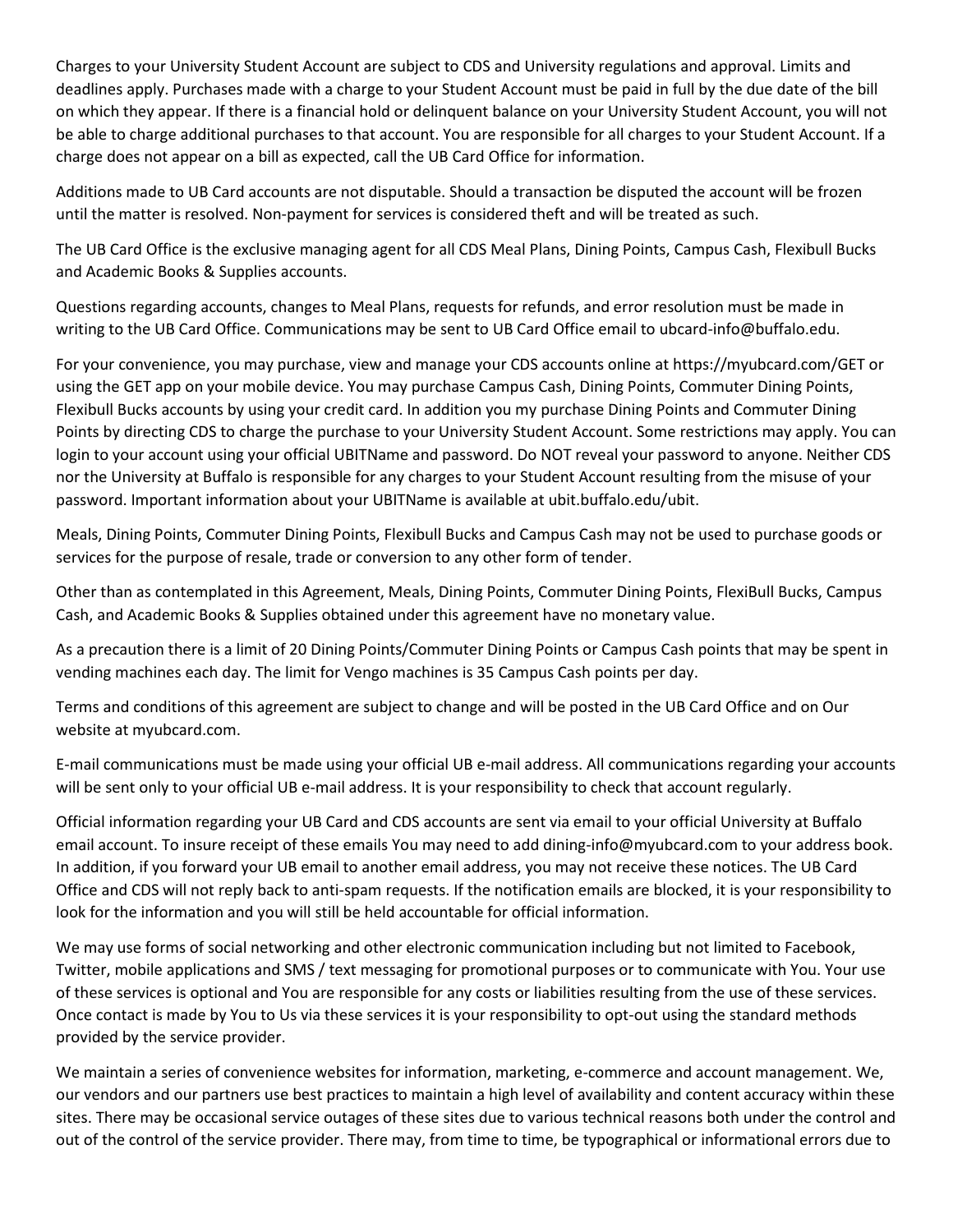both technical and human factors. We, our vendors and/or our partners have no legal or financial obligations for these errors when they occur.

## **V. OTHER INFORMATION ABOUT YOUR PLANS**

By confirming this Agreement You are authorizing CDS to discuss Meal Plan information with your parent or legal guardian. If You do NOT wish CDS to disclose information about your Meal Plan to your parent or legal guardian, You must visit the UB Card Office and sign the appropriate form. Your decision remains in effect until changed by You in a written notice to the UB Card Office or upon the next agreement You sign/authorize. Logging in with your UBIT Name and password to purchase, change or manage your Meal Plan or account online is binding as your acceptance of this Agreement.

CDS reserves the right to contact all CDS plan holders by mail, e-mail or other electronic means regarding official information concerning CDS and its plans and services.

CDS reserves the right to contact all Card Holders by mail, e-mail or other electronic means regarding official information concerning the UB Card and associated programs, and for University departmental purposes.

Due to the nature of these official notifications, You may only opt out in person at the UB Card Office. Forms are available in the UB Card Offices to opt out of notifications. Upon opting out, CDS will no longer be responsible to inform you of any changes or important information regarding your UB Card or accounts.

CDS may contract with service providers to provide support services for CDS plans. CDS reserves the right to provide identifier, transactional, and informational data from CDS accounts to such service providers.

From time to time official University at Buffalo partners may provide marketing information to CDS plan holders. You may opt out of this program by completing a form available from the UB Card Office.

## **VI. DATA USE AND PRIVACY**

To manage your Meal plan and associated debit accounts we collect information to identify You including your UBIT, Person number and UB Card identification numbers which may include the 16-digit card number and the Mifare numbers. In addition we store physical address information as provided to the University at Buffalo. We store any UB Card accounts you may have and transactional information from the use of those accounts. If you use GET or Mobile ID, transactional information is stored on our service providers' servers. Privacy information for those service providers are available from their websites.

We do not share or provide information to any third party that is not a direct service provider for our systems and only for the purpose of providing those contracted services. Transactional information is available for you to review anytime by logging into your account at myubcard.com/GET or by using the GET app

Any information We collect is available for use by authorized parties and departments at the University at Buffalo for the purpose of providing services, institutional analysis and campus safety.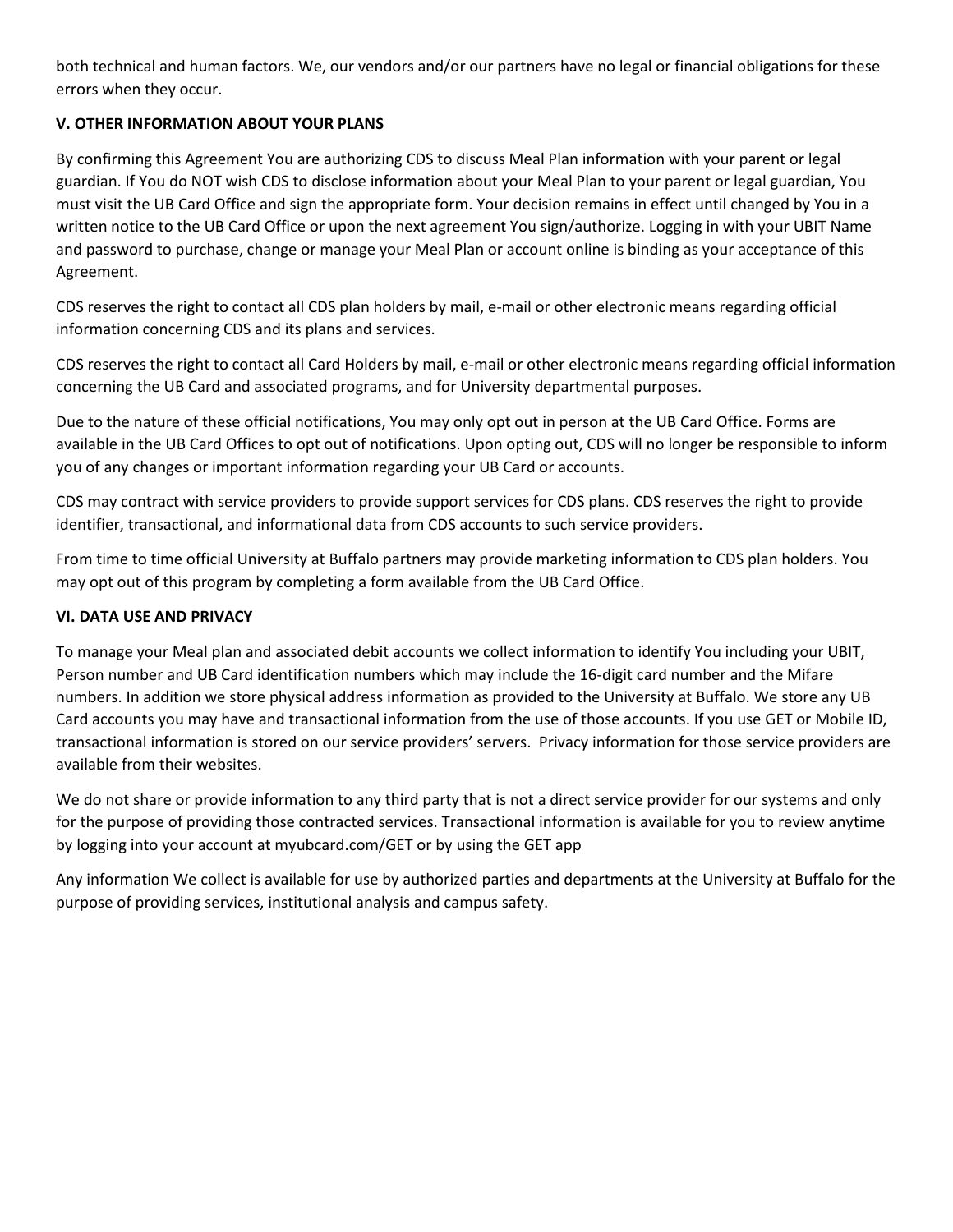#### **FALL SEMESTER 2022**

#### **FLEX PLAN TERMINATION TABLE**

If a Flex Plan is terminated, any refund or credit due to You will be equal to **the sum of the entries in Columns A and B for your meal plan** that coincide with the date of the termination as indicated, **less** any other offsets or charges provided for in the UB Card Accounts Agreement:

|                                           | Flex 19                                       |                          |                                                                                |                 |  | Flex 14                                              |                          |                                                                                |        |
|-------------------------------------------|-----------------------------------------------|--------------------------|--------------------------------------------------------------------------------|-----------------|--|------------------------------------------------------|--------------------------|--------------------------------------------------------------------------------|--------|
|                                           |                                               | Column A                 |                                                                                | <b>Column B</b> |  | <b>Column A</b>                                      |                          | <b>Column B</b>                                                                |        |
| Terminations<br>during the week<br>ending | <b>Amortized Meal</b><br>Credit and Admin Fee |                          | The lesser of Dining<br>Points balance or the<br>following amortized<br>amount |                 |  | <b>Amortized Meal</b><br><b>Credit and Admin Fee</b> |                          | The lesser of Dining<br>Points balance or the<br>following amortized<br>amount |        |
| 9/2/22                                    | \$                                            | 3,084.38                 | \$                                                                             | 234.38          |  | \$                                                   | 2,835.94                 | \$                                                                             | 360.94 |
| 9/9/22                                    | \$                                            | 2,768.13                 | \$                                                                             | 218.75          |  | \$                                                   | 2,540.31                 | \$                                                                             | 336.88 |
| 9/16/22                                   | \$                                            | 2,451.88                 | \$                                                                             | 203.13          |  | \$                                                   | 2,244.69                 | \$                                                                             | 312.81 |
| 9/23/22                                   | \$                                            | 2,135.63                 | \$                                                                             | 187.50          |  | \$                                                   | 1,949.06                 | \$                                                                             | 288.75 |
| 9/30/22                                   | \$                                            | 1,819.38                 | \$                                                                             | 171.88          |  | \$                                                   | 1,653.44                 | \$                                                                             | 264.69 |
| 10/7/22                                   | \$                                            | 1,503.13                 | \$                                                                             | 156.25          |  | \$                                                   | 1,357.81                 | \$                                                                             | 240.63 |
| 10/14/22                                  | \$                                            | 1,186.88                 | \$                                                                             | 140.63          |  | \$                                                   | 1,062.19                 | \$                                                                             | 216.56 |
| 10/21/22                                  | \$                                            | 870.63                   | \$                                                                             | 125.00          |  | \$                                                   | 766.56                   | \$                                                                             | 192.50 |
| 10/28/22                                  | \$                                            | 554.38                   | \$                                                                             | 109.38          |  | \$                                                   | 470.94                   | \$                                                                             | 168.44 |
| 11/4/22                                   | \$                                            | 348.75                   | \$                                                                             | 93.75           |  | \$                                                   | 281.88                   | \$                                                                             | 144.38 |
| 11/11/22                                  | \$                                            | 143.13                   | \$                                                                             | 78.13           |  | \$                                                   | 92.81                    | \$                                                                             | 120.31 |
| 11/18/22                                  |                                               | -                        | \$                                                                             | 62.50           |  |                                                      | $\qquad \qquad -$        | \$                                                                             | 96.25  |
| 11/25/22                                  |                                               |                          | \$                                                                             | 46.88           |  |                                                      |                          | \$                                                                             | 72.19  |
| 12/2/22                                   |                                               |                          | \$                                                                             | 31.25           |  |                                                      |                          | \$                                                                             | 48.13  |
| 12/9/22                                   |                                               | $\overline{\phantom{0}}$ | \$                                                                             | 15.63           |  |                                                      |                          | \$                                                                             | 24.06  |
| 12/16/22                                  |                                               | $\qquad \qquad -$        |                                                                                |                 |  |                                                      | $\overline{\phantom{a}}$ |                                                                                |        |
|                                           |                                               |                          |                                                                                |                 |  |                                                      |                          |                                                                                |        |